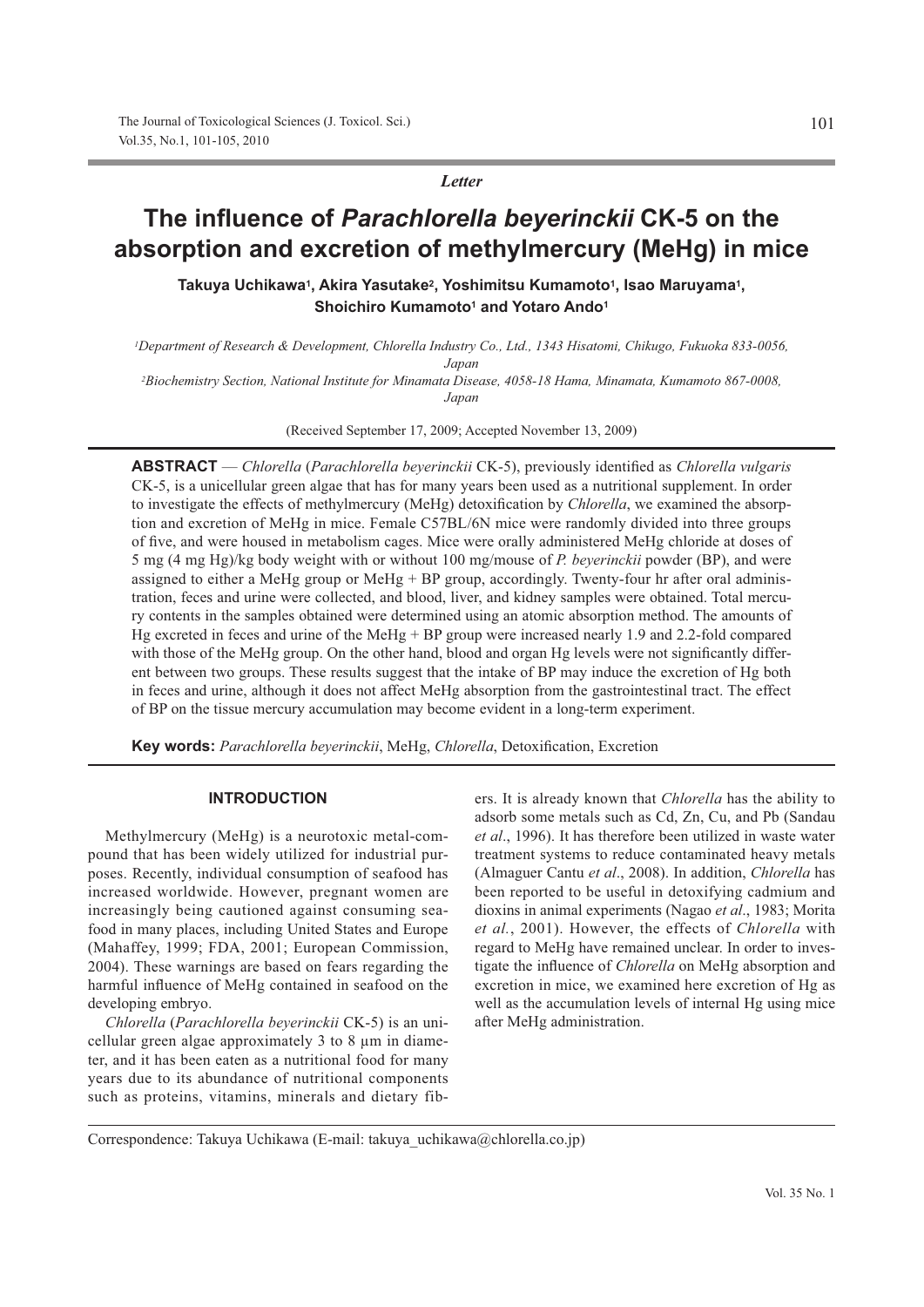# **MATERIALS AND METHODS**

# **Preparation of Parachlorella beyerinckii** powder (BP)

*Parachlorella beyerinckii* CK-5, an unicellular green algae approximately 3 to 8 μm in diameter, was used in this study. It was originally identified as C. vulgaris based on its morphological characteristics according to the description of Fott and Nov'akov'a (1969), and has been re-identified as *P. beyerinckii* based on both the sequences of the 18S rRNA gene and its morphological characteristics according to the description of Krienitz *et al*. (2004). The algae cells were cultured in an outdoor pool, harvested, and washed with water by a centrifuge separator. The obtained algae slurry was heated at 118°C for 1 min with a plate-heater, and was dried with a spray-drier under a blower temperature of 170°C.

## **Animals and chemicals**

Female C57BL/6N mice (aged 10 weeks) were purchased from Charles River Japan Co., Ltd. (Kanagawa, Japan) and used in this study. MeHg chloride and all chemicals were obtained from Wako Pure Chemicals Ind. (Osaka, Japan). Mice were randomly divided into three groups of five animals and were housed in metabolic cages (one mouse per cage) with a 12-hr light cycle (6:00 to 18:00) at  $23 \pm 0.5$ °C and  $55 \pm 5$ % relative humidity. Animals were allowed free access to feed (pelleted rodent diet, CE-2, CREA Japan Inc., Tokyo, Japan) and water. MeHg chloride was dissolved in distilled water (184 μg/ ml) and administered to the mice at a dose of 5 mg (4 mg Hg)/kg body weight with or without 100 mg/mouse of BP. The mice were assigned accordingly to a MeHg group or MeHg  $+$  BP group. In the control group, mice were administered an equal volume of distilled water instead of MeHg. Twenty-four hr after administration, blood was collected from the inferior vena cava under pentobarbital anesthesia; the animals were then perfused with phosphate buffered saline (pH 7.3), and the liver and kidney were removed. The animals were cared for according to the NIH published guideline.

### **Analysis of total Hq**

All samples were degraded by the wet-ashing method (Ministry of Environ, 2004) as a pretreatment, and total Hg levels in all samples were then determined by the reducing-vaporization method using a Mercury Analyzer RA-3320 (Nippon Instruments Corp., Tokyo, Japan).

#### Vol. 35 No. 1

# **MeHq adsorption to BP and pepsin non-digestive residue of BP (dBP)**

The pepsin digestion of BP was carried out according to the method of AOAC (1990). After the enzymatic reaction, non-digestive residue was collected by centrifugation at 3,000 rpm for 10 min at room temperature, and then freeze-dried. The yield of the freeze-dried preparation was used as dBP. In the experiment of MeHg adsorption *in vitr*o, 100 mg of BP and dBP were shaken in 10 ml of 180 μg/ml MeHg chloride solution (144 μg Hg/ml) at 37°C for 16 hr. After that, BP and dBP were removed from the solution by centrifugation at 3,000 rpm for 15 min at room temperature. Hg concentrations in supernatants were measured, and then the adsorption rates of MeHg to BP and dBP were calculated. The experiments were performed in triplicate.

#### **Statistical analysis**

The significance of difference was calculated according to the Student's *t*-test using Microsoft Office Excel 2007 for Windows (Microsoft Co., Ltd., Tokyo, Japan). Each value of  $p < 0.05^*$  or  $p < 0.01^{**}$  was considered statistically significant.

## **RESULTS AND DISCUSSION**

 To investigate the influence of *Chlorella* on MeHg excretion and absorption using mice, we divided the animals into three groups, MeHg group, MeHg  $+$  BP group, and control group. Each of mice was administered MeHg (5 mg/kg of MeHg chloride), MeHg + BP (100 mg/ mouse) or distilled water, respectively. The initial average body weight of the three groups was 18.4 g, and no difference was observed among three groups 24 hr after administration. Additionally, no significant differences were found in feed and water intakes for 24 hr among the groups (data not shown), suggesting that body weight was presumed not to be affected by the administration of MeHg and BP.

The excretions of Hg in feces and urine for 24 hr after MeHg administration are shown in Fig. 1. The amounts of Hg excreted in feces of the MeHg and MeHg + BP groups were  $3.12 \pm 0.42$  µg/mouse (mean  $\pm$  S.D.) and  $5.98 \pm 0.52$  μg/mouse, respectively. Fecal excretion of Hg in the MeHg  $+$  BP group was 1.9-fold higher than that in the MeHg group. In the control group, Hg was not detected in the feces. Moreover, there was no significant difference in the amounts of feces for 24 hr after administration among the three groups (data not shown). MeHg is an easily absorbable toxic substance, and it is known that 95% or more of the MeHg consumed is absorbed from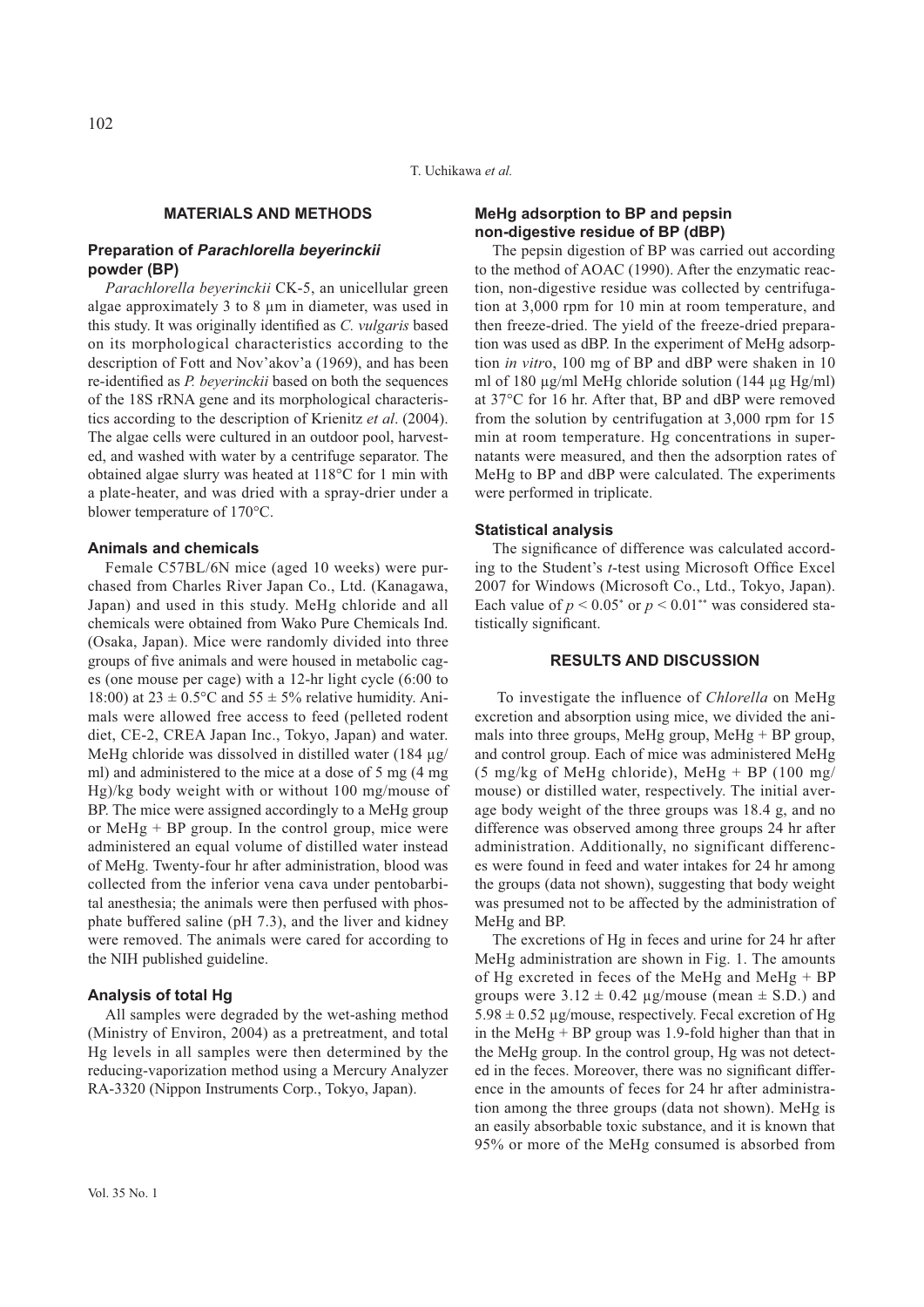the gastrointestinal tracts in humans (Canuel *et al*., 2006). Since *Chlorella* is known to have an ability to adsorb several heavy metals (Sandau *et al*., 1996), the dietary components of BP may adsorb a part of MeHg in the gastrointestinal tract. In fact, 80% of lead was adsorbed on dBP in 200 ppm of lead solution (Uchikawa *et al*., 2009). The adsorbed portion of MeHg may appear in the feces without intestinal absorption. MeHg was incubated with dBP *in vitro* to examine its adsorption to dBP. The adsorption rate of MeHg to dBP was found to be as low as 6.6% even after 16-hr incubation (Table 1). Since a time for the interaction between MeHg and dBP in the gastrointestinal tract would be much shorter than 16 hr, an actual adsorption rate occurred there should be much lower than 6.6%. Accordingly, MeHg absorption at the gastrointestinal tract would have occurred mostly at the equal rates in MeHg and MeHg + BP groups.

As alternative factor in the increase in fecal excretion of Hg, we hypothesized that the intake of BP might accelerate the biliary elimination of MeHg. Sano (1982) has reported that BP components such as compound lipid and

dietary fiber inhibit the re-absorption of bile acid in the intestinal tract, thus accelerating the secretion of bile in the enterohepatic circulation. Most MeHg has been found to be conjugated with glutathione in liver and blood, with the MeHg-glutathione complex then being secreted from the liver with bile (Ballatori and Clarkson, 1983; Hirayama *et al*., 1987), then small portion of them could be excreted in the feces. Thus, combined effects of dBP adsorption and accelerated biliary elimination might contribute to the increased fecal Hg excretion in the MeHg + BP group observed in the present study.

As to the urinary excretion of Hg, the amounts of excreted Hg in the MeHg and MeHg + BP groups were  $0.17 \pm 0.07$  μg/mouse and  $0.38 \pm 0.16$  μg/mouse, respectively. The levels of urinary-excreted Hg in the MeHg + BP group were 2.2-fold higher than those in the MeHg group, similar to the increase in fecal-excreted Hg in the MeHg  $+$  BP group. In the control group, no urinary Hg excretion was detected. Although urinary MeHg excretion was reported to occur as its cysteine-conjugate (Yasutake *et al*., 1989), we considered that the BP-derived met-



**Fig. 1.** Excretion of MeHg in feces and urine for 24 hr after the administration of MeHg and BP. Values represent mean  $\pm$  S.D.,  $n =$ 5. ND: Not Detected. Significant differences were shown by  $*(p \le 0.05)$  and \*\* ( $p \le 0.01$ ).

| Table 1. The MeHg adsorption toBP and dBP in vitro |
|----------------------------------------------------|
|                                                    |

|                                                         | <b>BP</b>       | dBP             |
|---------------------------------------------------------|-----------------|-----------------|
| Initial mercury concentrations in flask $(\mu g Hg/ml)$ | 144             | 144             |
| Mercury concentration in supernatant $(\mu g Hg/ml)$    | $124.0 \pm 6.7$ | $134.5 \pm 5.1$ |
| Adsorption rates of Hg to BP and dBP $(\% )$            | $13.9 \pm 4.7$  | $6.6 \pm 3.5$   |

Values represent mean  $\pm$  S.D.. *n* = 3.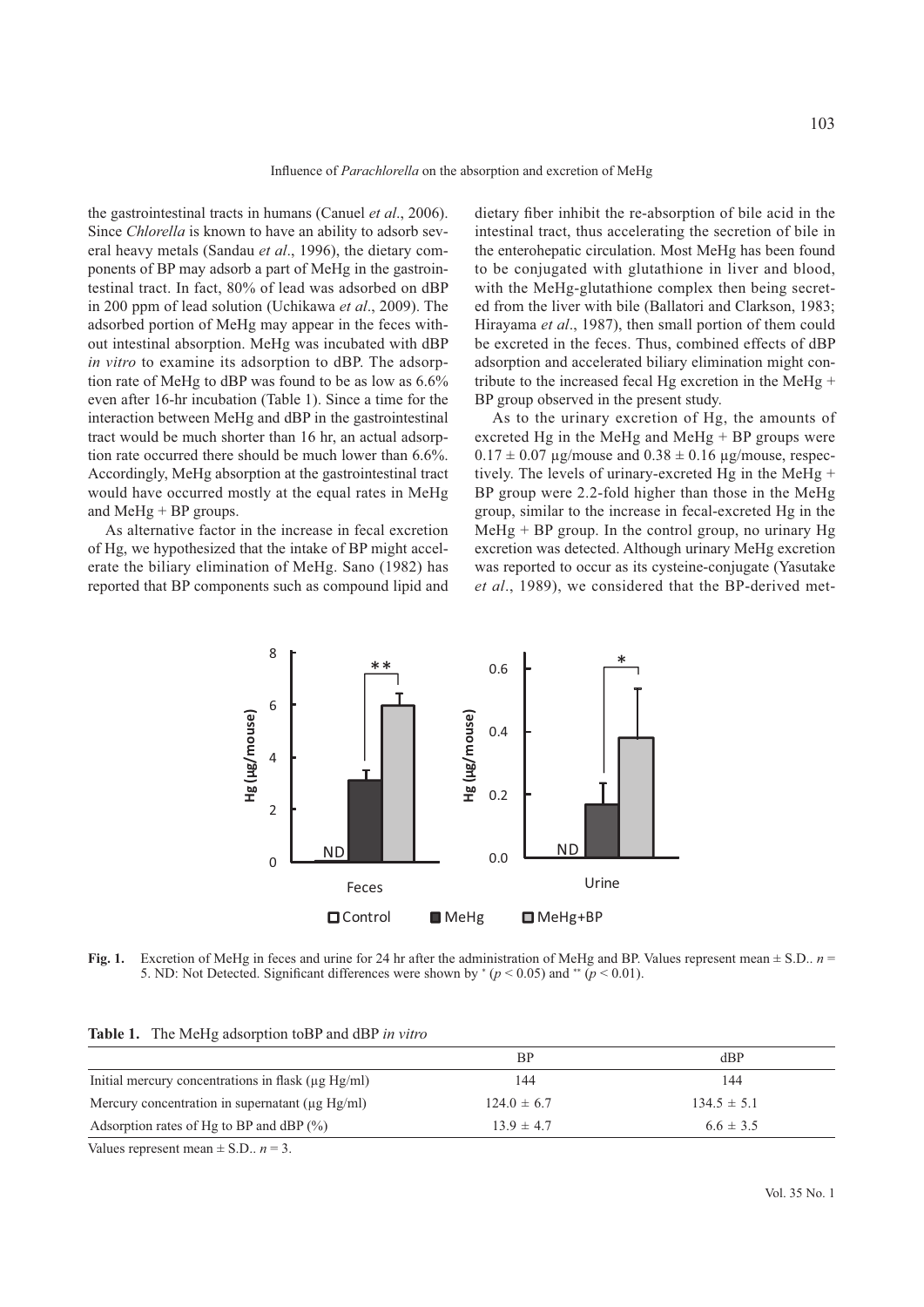al-binding factor might contribute to the urinary MeHg excretion. Alternative possibility may be a excretion of inorganic Hg. It has previously been reported that an MTlike metal-binding protein derived from *Chlorella* had a high ability of the adsorption to some metals such as Cd, Zn, and Cu (Yoshida *et al*., 2006; Huang *et al.*, 2008). Nagao *et al*. (1983) reported that co-administration of the *Chlorella*-derived metal-binding protein to rat caused an enhanced urinary excretion of Cd. MeHg is well known to change to inorganic Hg in animal tissue. It may be possible that inorganic Hg thus formed can interact with the *Chlorella*-derived metal-binding protein. Further study using chromatography and/or selective quantification of urinary Hg will provide a clue to clarify a mechanism for BP-induced urinary Hg excretion.

In addition, to investigate the absorption of Hg, the

Hg levels of blood, liver, and kidney were also analyzed 24 hr after administration. As shown in Fig. 2A, blood Hg levels of the MeHg + BP group  $(2.70 \pm 0.15 \text{ µg/ml})$ were slightly, but not significantly, lower than those of the MeHg group  $(2.48 \pm 0.19 \text{ µg/ml})$ . Hg accumulations in the liver and kidney are shown in Figs. 2B and C. No significant differences were found both in liver and kidney Hg levels between the MeHg and MeHg + BP groups, suggesting that MeHg absorption might have occurred at the similar rates in both groups. That is, BP would have little effect on the absorption of MeHg from the gastrointestinal tract. In the control group, no accumulated Hg was detected in the liver and kidney.

In the present study BP was found to enhance Hg excretion from MeHg-treated mice. The percentages of total excretion for administered dose (73.5 μg Hg/mouse)



**Fig. 2.** The mercury levels of blood [A] and the mercury contens of liver [B] and kidney [C] at 24 hr after MeHg administration. Values represent mean  $\pm$  S.D..  $n = 5$ . ND: Not Detected.

104